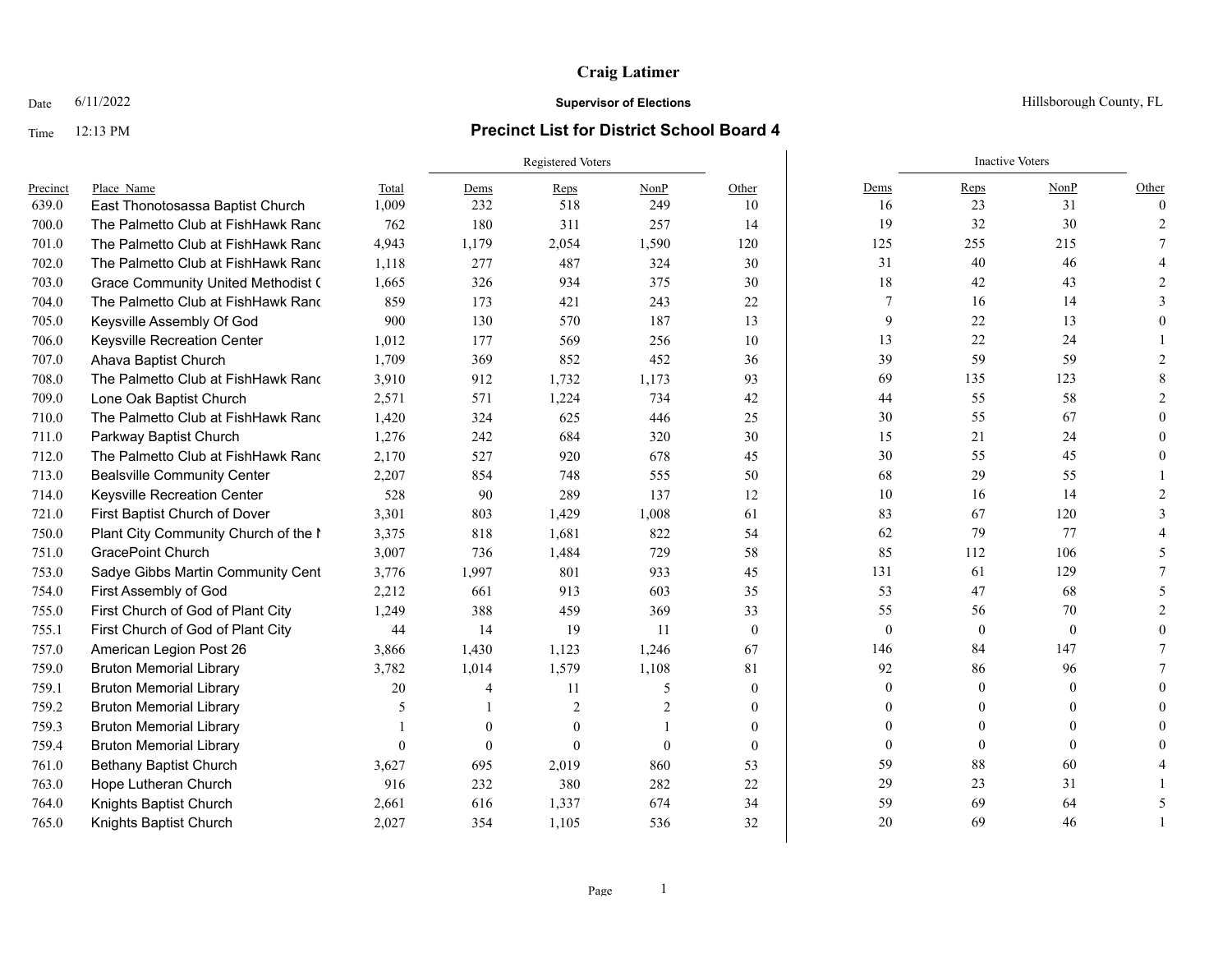## Time 12:13 PM **Precinct List for District School Board 4**

|          |                                      |          |                | <b>Registered Voters</b> |          |                |                | <b>Inactive Voters</b> |          |          |
|----------|--------------------------------------|----------|----------------|--------------------------|----------|----------------|----------------|------------------------|----------|----------|
| Precinct | Place Name                           | Total    | Dems           | Reps                     | NonP     | Other          | Dems           | Reps                   | NonP     | Other    |
| 767.0    | Springhead Civic Center              | 2,602    | 713            | 1,150                    | 700      | 39             | 51             | 51                     | 55       | $\Omega$ |
| 769.0    | Hope Lutheran Church                 | 2,017    | 376            | 1,150                    | 458      | 33             | 27             | 62                     | 41       |          |
| 769.1    | Hope Lutheran Church                 |          | $\mathbf{0}$   |                          | $\theta$ | $\mathbf{0}$   | $\mathbf{0}$   | $\mathbf{0}$           |          |          |
| 769.2    | Hope Lutheran Church                 | $\Omega$ | $\mathbf{0}$   | $\theta$                 | $\theta$ | $\theta$       | $\overline{0}$ | $\Omega$               | $\theta$ |          |
| 769.3    | Hope Lutheran Church                 | 3        | $\blacksquare$ |                          |          | $\Omega$       | $\mathbf{0}$   | $\theta$               | $\theta$ |          |
| 801.0    | Winthrop Barn Theatre                | 2,401    | 787            | 818                      | 729      | 67             | 82             | 66                     | 56       |          |
| 802.0    | Overflow Church                      | 2,028    | 617            | 780                      | 596      | 35             | 49             | 53                     | 54       |          |
| 803.0    | Overflow Church                      | 936      | 282            | 365                      | 275      | 14             | 27             | 34                     | 39       |          |
| 804.0    | Presbyterian Church of Bloomingdale  | 4,062    | 1,212          | 1,620                    | 1,168    | 62             | 120            | 178                    | 141      |          |
| 805.0    | Overflow Church                      | 1,527    | 367            | 761                      | 373      | 26             | 28             | 42                     | 19       |          |
| 805.1    | Overflow Church                      | 191      | 39             | 93                       | 52       | $\tau$         | 3              | 3                      | 5        |          |
| 806.0    | <b>Bloomingdale Golf Club</b>        | 2,332    | 557            | 1,100                    | 635      | 40             | 42             | 101                    | 80       |          |
| 807.0    | Bloomingdale Youth Sports Associatio | 832      | 180            | 349                      | 285      | 18             | 27             | 32                     | 26       |          |
| 808.0    | Bloomingdale Youth Sports Associatio | 1.897    | 577            | 746                      | 540      | 34             | 66             | 64                     | 51       |          |
| 809.0    | <b>Bloomingdale Regional Library</b> | 367      | 102            | 151                      | 103      | 11             | 8              | 17                     | 16       |          |
| 809.1    | <b>Bloomingdale Regional Library</b> | 283      | 68             | 133                      | 78       | $\overline{4}$ | 4              | 6                      | 6        |          |
| 810.0    | <b>Bell Shoals Baptist Church</b>    | 2,479    | 718            | 1,064                    | 654      | 43             | 46             | 66                     | 52       |          |
| 810.1    | <b>Bell Shoals Baptist Church</b>    | 162      | 60             | 48                       | 51       | $\mathfrak{Z}$ | $\,$ 8 $\,$    | $\overline{4}$         | 5        |          |
| 811.0    | <b>Bell Shoals Baptist Church</b>    | 1,404    | 378            | 613                      | 390      | 23             | 28             | 26                     | 26       |          |
| 812.0    | <b>Bell Shoals Baptist Church</b>    | 659      | 156            | 339                      | 144      | 20             | 12             | 16                     | 16       |          |
| 813.0    | Centerpoint Church                   | 3,414    | 959            | 1,492                    | 897      | 66             | 93             | 117                    | 85       |          |
| 813.1    | <b>Centerpoint Church</b>            | 1,408    | 414            | 612                      | 356      | 26             | 45             | 53                     | 51       |          |
| 814.0    | River Hills Country Club             | 2,380    | 448            | 1,288                    | 600      | 44             | 33             | 110                    | 64       |          |
| 815.0    | <b>Centerpoint Church</b>            | 1,154    | 289            | 551                      | 296      | 18             | 12             | 35                     | 28       |          |
| 816.0    | Pleasant Grove Assembly of God       | 1,953    | 486            | 921                      | 510      | 36             | 43             | 78                     | 62       |          |
| 817.0    | <b>Centerpoint Church</b>            | 3,856    | 1,037          | 1,617                    | 1,114    | 88             | 76             | 101                    | 119      |          |
| 817.1    | Centerpoint Church                   | 195      | 53             | 97                       | 43       | 2              | 3              |                        | 5        |          |
| 818.0    | Victory Baptist Church of Brandon    | 472      | 96             | 258                      | 111      | $\tau$         | 7              | 8                      | 11       |          |
| 819.0    | <b>Strawberry Ridge</b>              | 1,150    | 310            | 545                      | 274      | 21             | 29             | 44                     | 15       |          |
| 820.0    | Victory Baptist Church of Brandon    | 5,944    | 1,809          | 2,197                    | 1,839    | 99             | 187            | 168                    | 200      | 11       |
| 821.0    | Apostles Lutheran Church             | 5,189    | 1,778          | 1,775                    | 1,536    | 100            | 195            | 139                    | 213      | 11       |
| 821.1    | Apostles Lutheran Church             | 525      | 146            | 160                      | 209      | 10             | 10             | 11                     | 10       | $\Omega$ |
| 821.2    | Apostles Lutheran Church             | 233      | 85             | 67                       | 79       | $\overline{2}$ | 12             | 6                      | 14       |          |

Date  $6/11/2022$  Hillsborough County, FL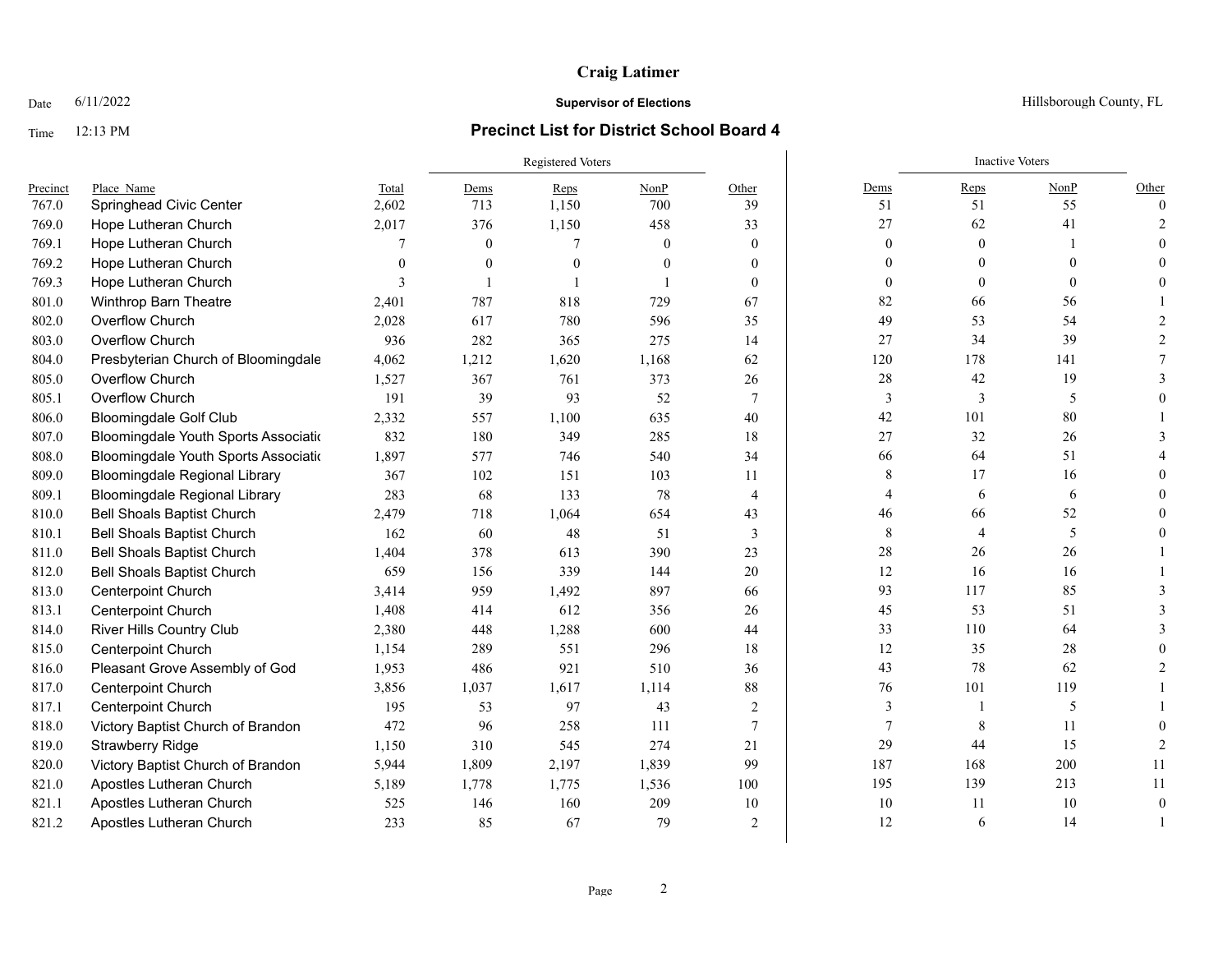### Time 12:13 PM **Precinct List for District School Board 4**

### Registered Voters **Inactive Voters** Inactive Voters **Inactive Voters** Precinct Place\_Name Total Dems Reps NonP Other Dems Reps NonP Other 822.0 Strawberry Ridge 254 99 69 78 8 | 3 5 5 0 825.0 Brandon Christian Church 341 104 129 99 9 9 7 14 2 827.0 Christ Community Church of Brandon 4,167 1,323 1,630 1,135 79 97 97 95 102 7 858.0 Brandon Community Center 1,480 535 443 472 30 81 35 85 3 858.1 Brandon Community Center 183 45 89 46 3 1 1 1 5 0 860.0 First United Methodist of Seffner 1.499 552 486 429 32 41 38 42 2 862.0 First Call Church 269 59 131 76 3 | 8 14 20 0 863.0 Holy Innocents Episcopal Church 996 360 361 252 23 41 31 40 0 867.0 First Call Church 4,534 1,398 1,600 1,469 67 129 126 164 7 867.1 First Call Church 922 297 333 283 9 34 40 35 4 868.0 Holy Innocents Episcopal Church 1,797 627 602 538 30 46 29 51 6 869.0 Bay Life Church 1,640 560 626 420 34 40 35 44 3 875.0 Bay Life Church 4,411 1,457 1,553 1,334 67 108 100 127 6 895.0 New Hope United Methodist Church I and 975 203 494 265 13 19 21 21 21 1 901.0 Ruskin Recreation Center 2.582 1.012 604 922 44 88 54 98 10 901.1 Ruskin Recreation Center 61 18 16 26 1 1 1 0 1 0 901.2 Ruskin Recreation Center 382 145 100 125 12 2 1 3 0 901.3 Ruskin Recreation Center 257 105 60 84 8 1 2 0 0 902.0 Ruskin Recreation Center 1.537 720 339 451 27 63 44 64 3 902.1 Ruskin Recreation Center 8 1 5 1 1 | 0 1 0 0 904.0 Kings Point Clubhouse 2,929 928 1,211 716 74 64 108 49 1 905.0 Ruskin Recreation Center 694 157 300 227 10 14 14 37 1 906.0 Sun Towers 442 161 192 82 7 10 29 11 0 907.0 God's Missionary Church 1,287 255 702 303 27 28 41 27 3 908.0 Kings Point Clubhouse 2008.0 3,829 1,152 1,649 943 85 72 103 64 6 909.0 Sun City Center Community Hall 3,818 992 1,850 898 78 63 103 54 9 910.0 Wimauma Community Church of God 535 144 223 155 13 13 4 22 24 0 911.0 South Hillsborough Elks Lodge #2672 1,339 324 572 408 35 31 60 43 4 912.0 South Hillsborough Elks Lodge #2672 318 89 136 87 6 5 13 4 0 913.0 Wimauma Community Church of God 5,808 1,932 1,999 1,766 111 1 150 98 157 5 913.1 Wimauma Community Church of God 1,322 587 290 408 37 29 29 23 29 1 913.2 Wimauma Community Church of God 1,082 342 398 310 32 4 12 9 1 913.3 Wimauma Community Church of God 770 290 218 245 17 1 11 18 12 0

**Date** 6/11/2022 **Supervisor of Elections Supervisor of Elections** Hillsborough County, FL